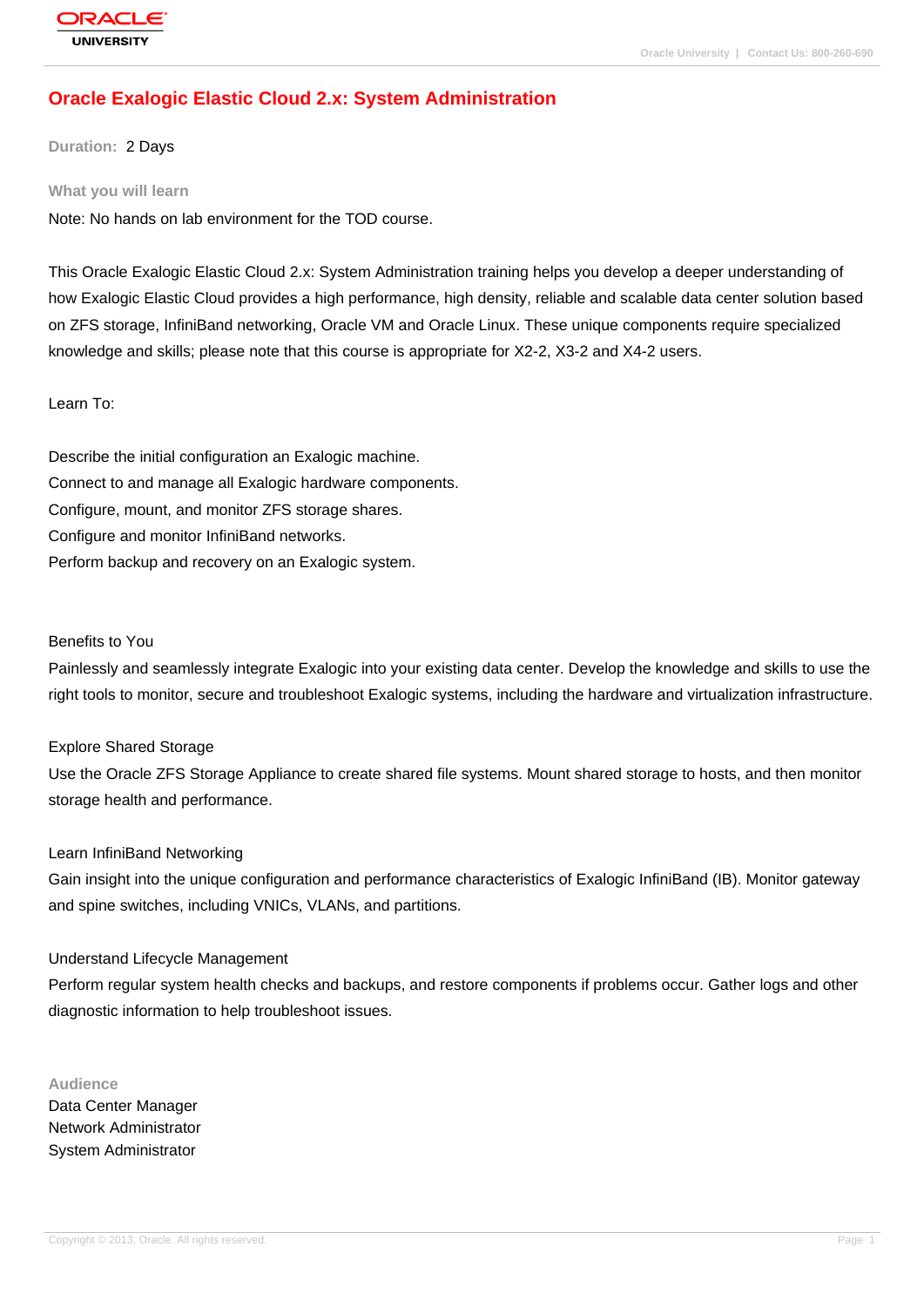## **Related Training**

## Suggested Prerequisites

Familiarity with basic Unix network and storage concepts

**Course Objectives** Work with InfiniBand partitions, VNICs and VLANs Use Exalogic lifecycle management tools

Configure Exalogic for disaster recovery

Locate and use checklists and worksheets to plan an installation

View device status and health with ILOM

Monitor rack hardware with Exalogic Control

Perform storage administration and maintenance tasks

Compare physical and virtual Exalogic configurations

**Course Topics**

### **The Exalogic Solution**

Data Center Challenges What is InfiniBand (IB)? Engineered Solution **Multitenancy** Infrastructure as a Service (IaaS) What is Exalogic Control? Physical vs Virtual Data Center Exalogic Versioning

### **Hardware Components**

Exalogic Machine Topology Compute Nodes Storage Appliance InfiniBand Switches IB Transceivers and Cables Management Switch Comparing Rack Configurations Power Options

### **Initial Machine Configuration**

Using Oracle Installation Services Exalogic Configuration Utility (ECU) Overview IP over InfiniBand (IPoIB) Ethernet over InfiniBand (EoIB)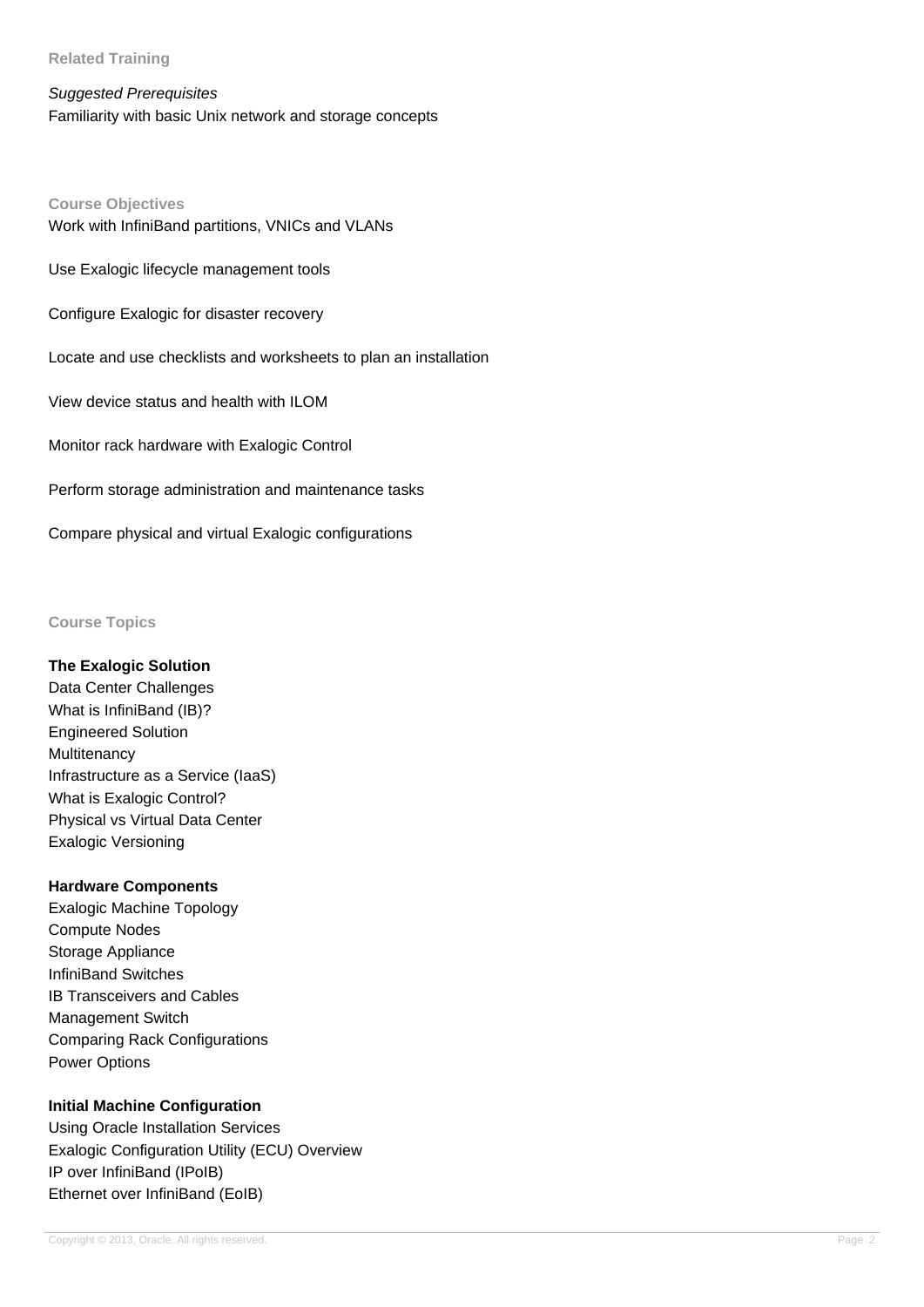Default Networks Default Storage Projects Host Utilities DCLI Examples

### **Managing Hardware With ILOM**

ILOM Network Changing the Root Password Powering the Device On and Off Locating the Device in the Data Center Viewing Hardware Status and Specifications Monitoring Power Consumption Configuring Alerts CLI Examples

## **Managing Hardware with Exalogic Control**

Exalogic Control Architecture Starting and Stopping Exalogic Control Creating an Exalogic System Administrator Viewing Exalogic System Specifications Viewing Exalogic System Networks Navigating Rack Slots Monitoring Asset Hardware Creating an Exalogic System Report

#### **Storage Configuration**

Changing the Root Password Storage Pool Replacing Failed Hardware Configuring Services, Projects, and Shares Overriding Project Defaults Exalogic NFS Architectures Configuring a Compute Node for NFS CLI Examples

#### **Network Configuration**

Single Rack Network Topology Multi Rack Network Topology Replacing Failed Hardware Monitoring Connection Status Monitoring the Subnet Manager Working with Partitions Creating a VNIC Tagging a Gateway Port with a VLAN ID

## **Lifecycle Management**

Exalogic Lifecycle Toolkit **ExaCheck** Automatic Service Requests **ExaLogs** Backup Recommendations ExaBR